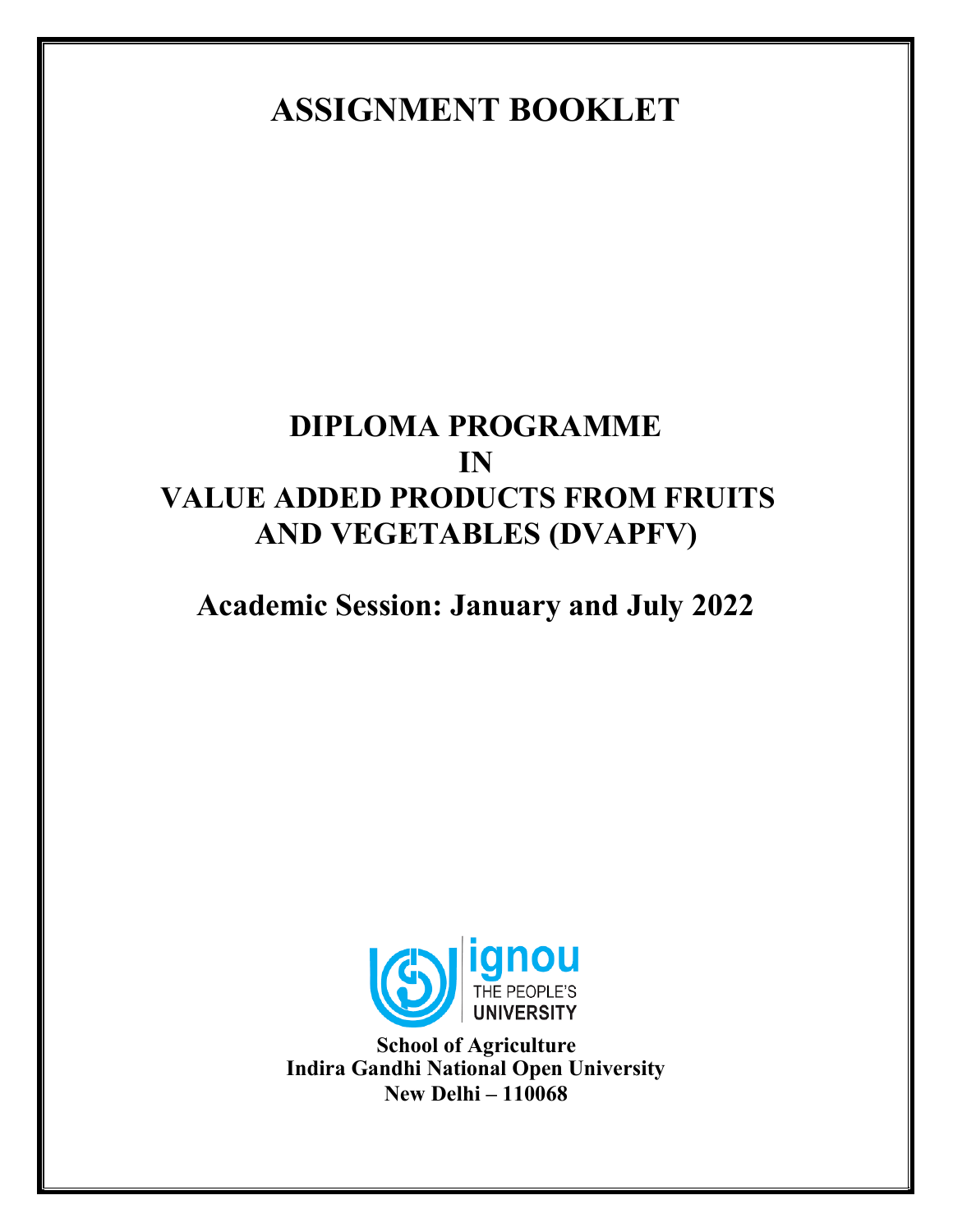Dear student,

Welcome you in the Diploma Programme in Value Added Products from Fruits and Vegetables (DVAPFV). As you are aware that for theory, the weightage to the term-end examination will be 80% and the weightage to the continuous assessment will be 20%. The continuous assessment is in form of assignments. There is one assignment for each course i.e. total eight assignments for the programme. Each assignment will be of 50 marks, which ultimately will be converted to have weightage of 20% of theory. Instructions to format your assignments are as follows:

#### **Instructions to format your assignments**

Before attempting the assignments, please read the following instructions carefully.

1. On top of the first page of your answer sheet, please write the details exactly in the following format.

| Course Code: (1) |
|------------------|
| Course Title:    |
|                  |
|                  |
| (Name and Code)  |

## **Please follow the above format strictly to facilitate evaluation and to avoid delay.**

- 2. Use foolscap size paper for writing your answer.
- 3. Leave 4cm margin on the top, bottom and left of your answer sheet.
- 4. Clearly indicate question no. and part of the question being solved while writing answers.

| <b>Assignment No.</b>                    | <b>Last date of submission</b> |                                 |  |
|------------------------------------------|--------------------------------|---------------------------------|--|
|                                          | (For January, 2022)            | (For July, 2022)                |  |
| Assignment 1 (BPVI-001) and 2 (BPVI-002) | $30th$ August, 2022            | 28 <sup>th</sup> February, 2023 |  |
| Assignment 3 (BPVI-003) and 4 (BPVI-004) | (Before submission             | (Before submission              |  |
| Assignment 5 (BPVI-005) and 6 (BPVI-006) | of TEE Form)                   | of TEE Form)                    |  |
| Assignment 7 (BPVI-007) and 8 (BPVI-008) |                                |                                 |  |

- 5. Assignments have to be sent to the coordinator of your study centre.
- 6. We strongly suggest that you should retain a copy of your assignment responses.

Wishing you good luck.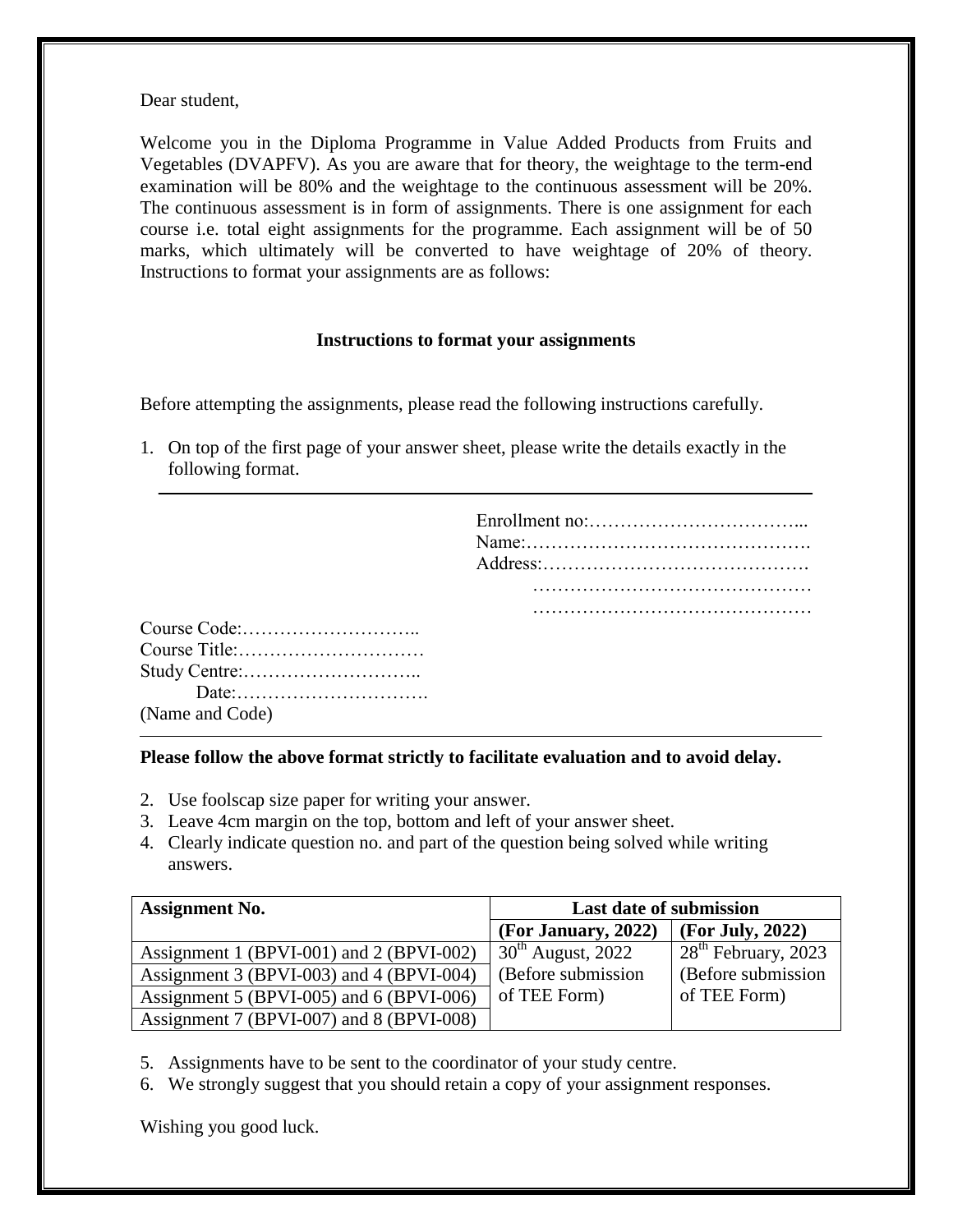## **Course Code: BPVI – 001**

#### **Maximum Marks–50**

## 1. a) Describe different properties of Food. Explain in detail the rheological (5) properties of Food. b) Discuss importance of HACCP and TQM in maintaining the quality of (5) Food Products. 2. Describe value added products prepared from fruits and vegetables and food (10) grains based agriculture produce. 3. a) Why fruits and vegetables are known as "Protective Food"? Describe the (5) functions of vitamins and minerals in human body. b) Describe contaminants and toxic elements associated with food. (5) 4. a) Define food quality and what are the quality characteristics of food? (5) b) Differentiate between food infection and food intoxication. (5) 5. a) Define malnutrition. Discuss different methods which can reduce nutrients (5) losses. b) What do you understand by quality and legal standards? Why quality (5) standards are superior than legal standards.

## **Course Code: BPVI – 002**

## **Maximum Marks–50**

#### **Note: Attempt all questions.**

- 1. a) What are the post-harvest losses? How these can be prevented? (5)
	- b) What are the main criteria for selection of packaging materials? (5)
- 2. a) Define food additives and their importance in our day-to-day life. (5)
	- b) What are different methods of freezing? Write advantages and (5) disadvantages of any one method.
- 3. Mention the different methods of removal of ethylene from the storage room. (10)
- 4. a) What is minimal processing and why there is a demand for minimal processed products? (5)
	- b) What is meant by marketing channels? Write various marketing channels (5) of vegetables in nearby market in your area/district.
- 5. Explain how improper storage results in deterioration of fruits and vegetables. Also explain the role of temperature, oxygen content and humidity in maintaining the quality of fresh fruits and vegetables.  $(10)$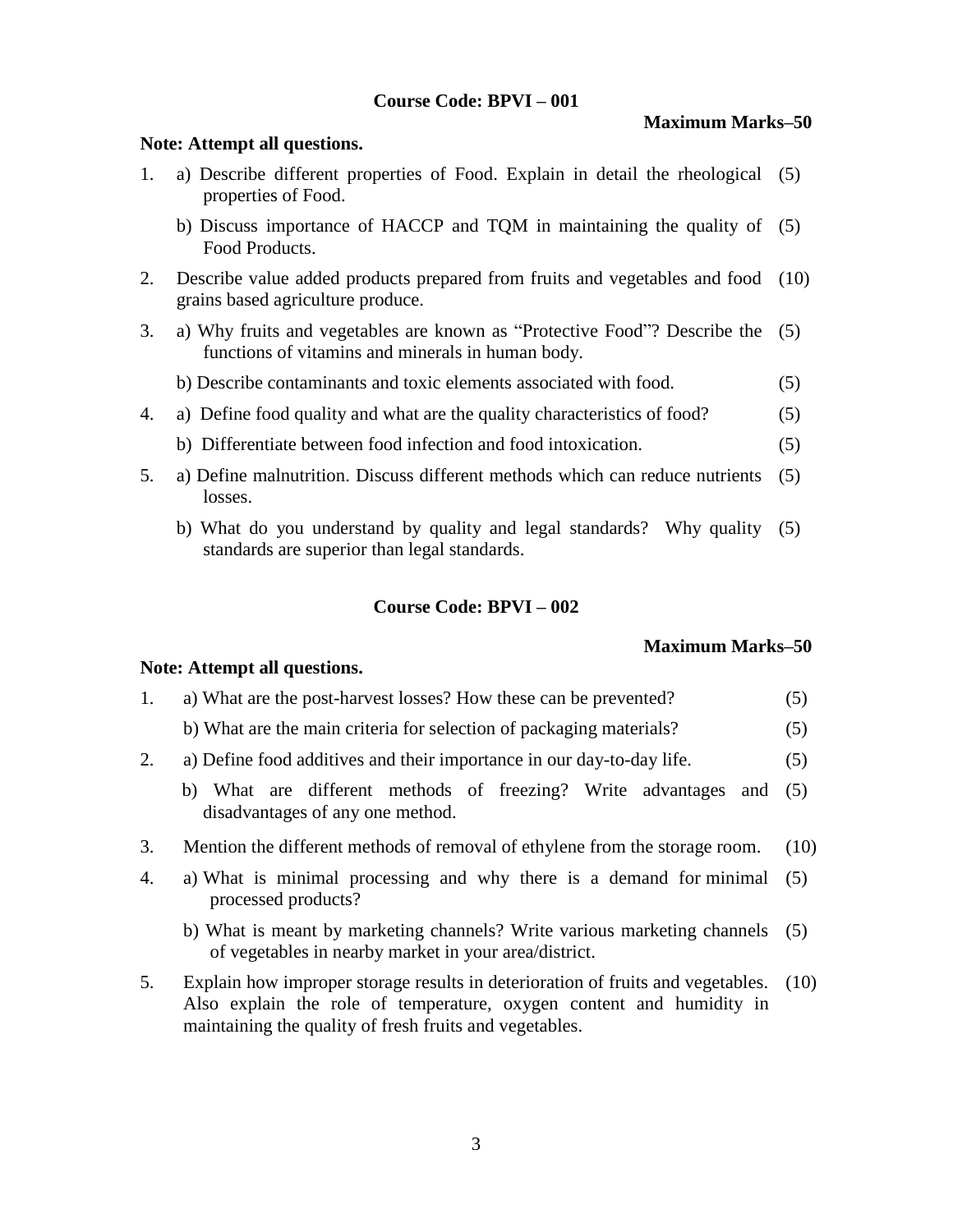## **Course Code: BPVI – 003**

**Maximum Marks–50**

|    | Note: Attempt all questions.                                                                                                                  |     |
|----|-----------------------------------------------------------------------------------------------------------------------------------------------|-----|
| 1. | a) Define food chemistry. Explain its functions.                                                                                              | (5) |
|    | b) What are the different phases of growth in the life of a fruit? Explain<br>different changes taking place during ripening of fruits.       | (5) |
| 2. | a) Explain the role of ethylene in post harvest life of horticultural produce.<br>How ethylene effect climacteric and non climacteric fruits? | (5) |
|    | b) What is chilling injury? What are the symptoms of chilling ijury in lemon<br>and mango?                                                    | (5) |
| 3. | a) Describe major and minor food constituents and their nutritional<br>importance.                                                            | (5) |
|    | b) What is protein? How the protein of plant and animal origin differ?                                                                        | (5) |
| 4. | a) Define wine. Give examples of different varieties of wine used all over the<br>world.                                                      | (5) |
|    | b) What is vinegar? Explain its importance along with steps involved in<br>vinegar generation.                                                | (5) |
| 5. | a) What are nutritional advantages of fermented foods?                                                                                        | (5) |
|    | b) Define sauerkraut. Describe its preparation.                                                                                               | (5) |

## **Course Code: BPVI – 004**

## **Maximum Marks–50**

| a) What is milling? Describe different methods of milling used in food industry<br>with suitable examples.                                      | (5)  |
|-------------------------------------------------------------------------------------------------------------------------------------------------|------|
| b) Explain the importance of material handing devices in food industry.                                                                         | (5)  |
| a) Enlist the factors that influence drying.                                                                                                    | (5)  |
| b) Enlist the various drying methods.                                                                                                           | (5)  |
| a) Define water activity (Aw).                                                                                                                  | (5)  |
| b) Enlist the properties of food that control water activity. Explain any one.                                                                  | (5)  |
| Explain the role of sugar in food systems. Describe the method of preparation of<br>Jam. What are the problems faced during preparation of Jam? | (10) |
| a) Enumerate the advantages of a good plant layout.                                                                                             | (5)  |
| b) Explain the principle and process of pickling.                                                                                               | (5)  |
|                                                                                                                                                 |      |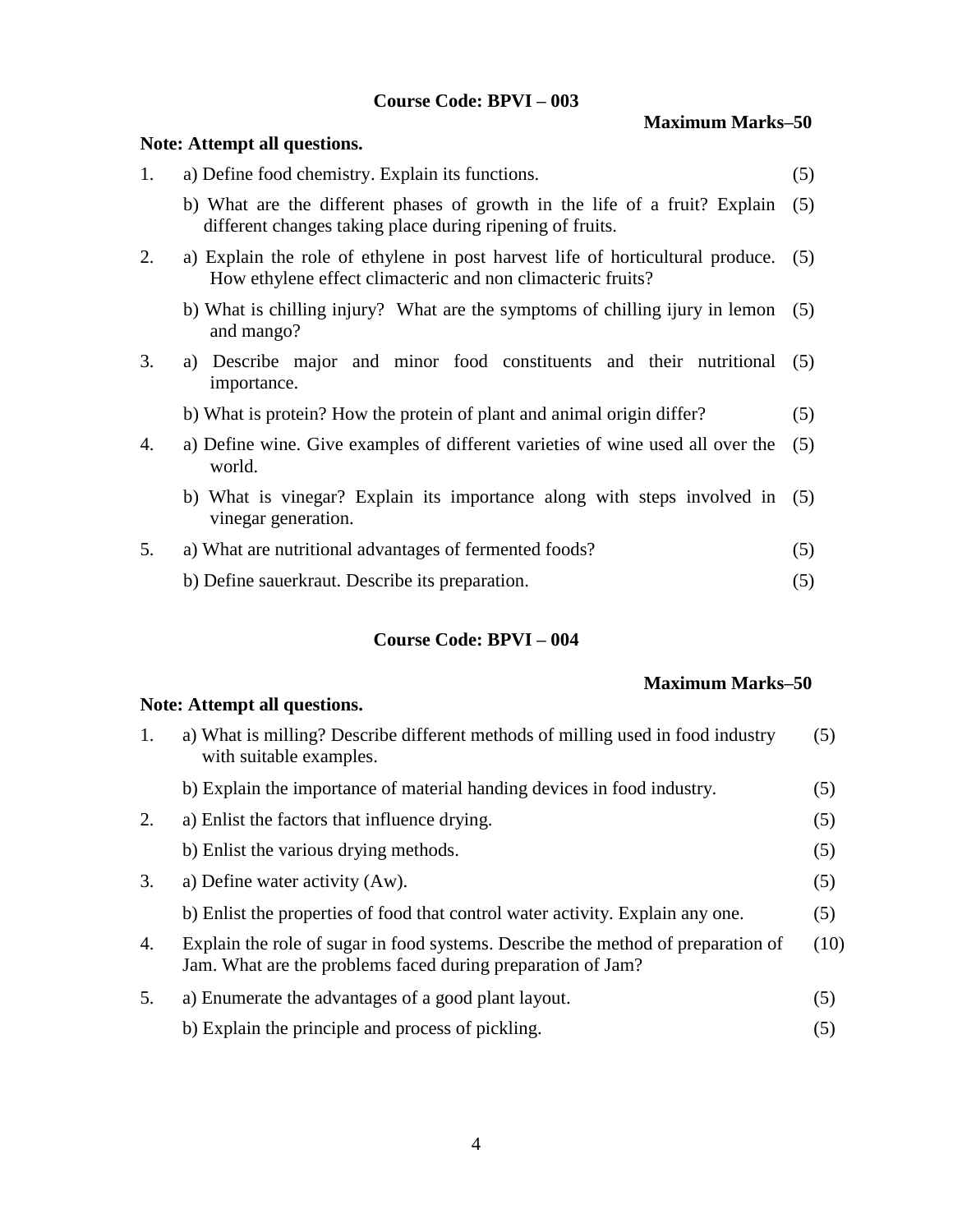## **Course Code: BPVI–005**

## **Maximum Marks – 50**

#### **Note: Attempt all questions.**

- 1. a) Define thermal death point and thermal death time. Which method is most (5) common to determine thermal process?
	- b) Define pasteurization which time-temperature combination is better to pasteurize the milk and why? (5)
- 2. a) Define Spoilage. Describe different types of spoilage and preventive measures to be taken to avoid spoilage. (5)
	- b) What are different means of controlling the microorganisms? (5)
- 3. a) Describe different mycotoxins associate with food. What is botulism? (5)
	- b) Describe the important diseases caused in human beings through bacterial infection from food. (5)
- 4. a) What are chemical preservatives and how these are classified? (5)
	- b) What is canning? Explain its principle. Describe different types of spoilage observed in canned products. (5)
- 5. a) Differentiate between sterilization and pasteurization. Why HTST (5) pasteurization is a better treatment than LTLT?
	- b) Define the terms associated with thermal processing: D value, Z value, F (5) Value and 12 D concept.

## **Course Code: BPVI–006**

#### **Maximum Marks – 50**

- 1. a) How fermentative utilization of fruits and vegetables waste is carried out? (5) Explain with the help of examples.
	- b) Define food fortification. Described different fortified fruit and vegetable (5) products.
- 2. a) How are acid and low-acid foods distinguished? (5)
	- b) How is thermal process for an acid food different than that for a low-acid (5) food?
- 3. a) Define the terms evaporation and dehydration. Describe the factors affecting (5) dehydration.
	- b) Describe the principle of different type of driers. (5)
- 4. a) Enlist and explain factors which influence the rate of heat penetration into (5) food.
	- b) Explain the devices used for determination of heat penetration and methods (5)